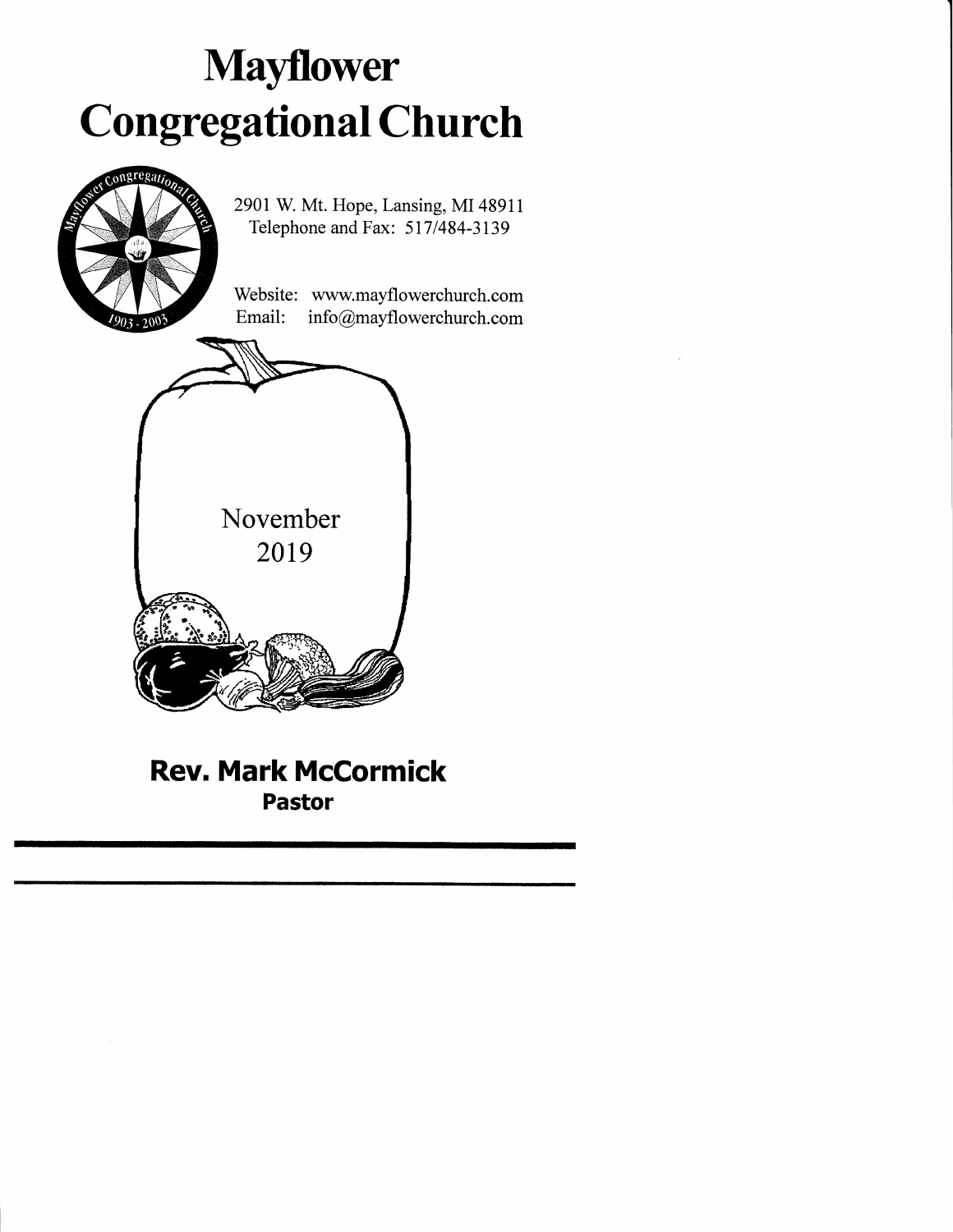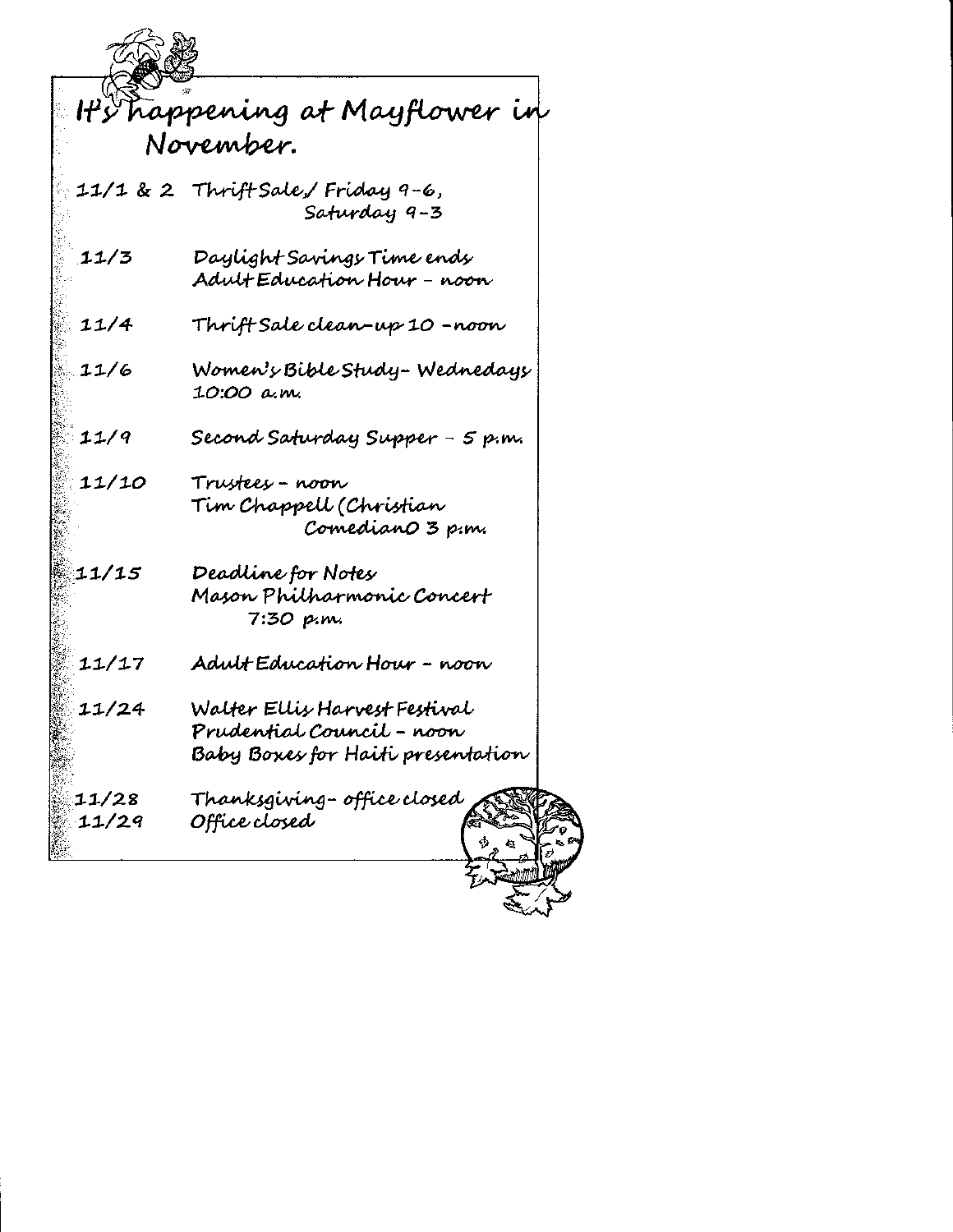#### Pastor Mark's Musings

I would like to thank all the members and friends of Mayflower Church for yet another successful Consecration month. Once again, without coercion or pressure, we made our commitments to God and to the church, thoughtfully, prayerfully and joyfully. I would like to thank DeeAnn McCormick, Gail Sawyer and Sue Mott for sharing personal words as to what Mayflower Church means to each of them. It was very special to hear their personal perspectives, each different, but all inspiring. I would also like to thank our financial leadership, spearheaded by Linda Wheeler and Lorraine Finison, as we begin the process by which our entire leadership team will determine our budget as we head into 2020. I believe we can look forward to a year of growth, not just financially and numerically, but spiritually as well. I strongly believe that the best ever is yet to come to the Mayflower Church. You might ask why, My belief is rooted in the longtime faithfulness and diligence of so many of you who have stood by Mayflower with your ongoing support, going back many years. I believe that God will faithfully grant a harvest, whereby we can reap what has been sown.

With that, and as we look forward to Thanksgiving, we can be grateful for the guiding hand of God upon our ministry, and upon our lives. Lots of new and exciting things are happening as we enter the reflective period of Advent where we anticipate the coming of the One who shall bring peace, not just to the world but to our hearts. Then the celebration of Christmas where God's gift to us is paid forward by our gifts to each other, especially that of our very selves.

One personal plug. You won't want to miss our special day of music and comedy on Sunday afternoon November 10th at 3:00pm. Marsha Hacker will lead a popular music sing-a-long, followed by a unique presentation of comedy and personal testimony by my friend, Rev. Tim Chappell. See you there!

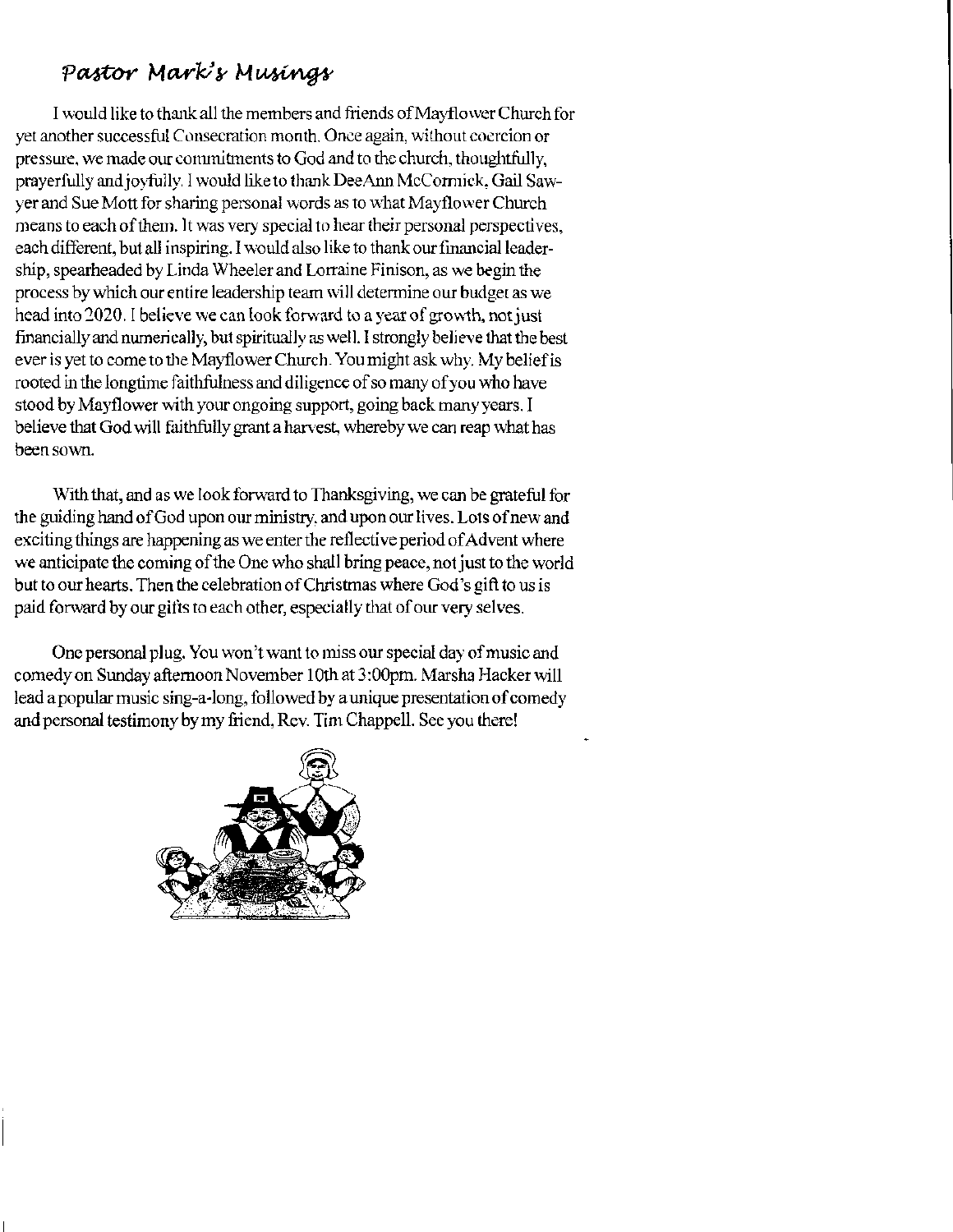

#### **From the Lay Leader**

GIVE THANKS - my favorite hymn from worshiping in the desert of Arizona. The words often pop into my mind from nowhere and I find myself thinking, "What have I done recently to give thanks for the life our Lord has given me?" And how often do I remember to say "Thank you" to the many angels in my life?

As we approach the Thanksgiving season, let's all take time to remember the positive things to be thankful for in our lives. And remember to be thankful to our Lord for the blessings he brings us every day of our lives. If you think about it, they are there - maybe just little things like finding those lost car keys but there is always something to be thankful for.

These are the words from that hymn, GIVE THANKS:

Give thanks with a grateful heart Give thanks to the Holy One Give thanks because He's given Jesus Christ, His Son.

And now let the weak say "I am strong!" Let the poor say "I am rich Because of what the Lord has done for us!"

Give thanks **Give thanks** 

I wish each and every one of you a blessed Thanksgiving!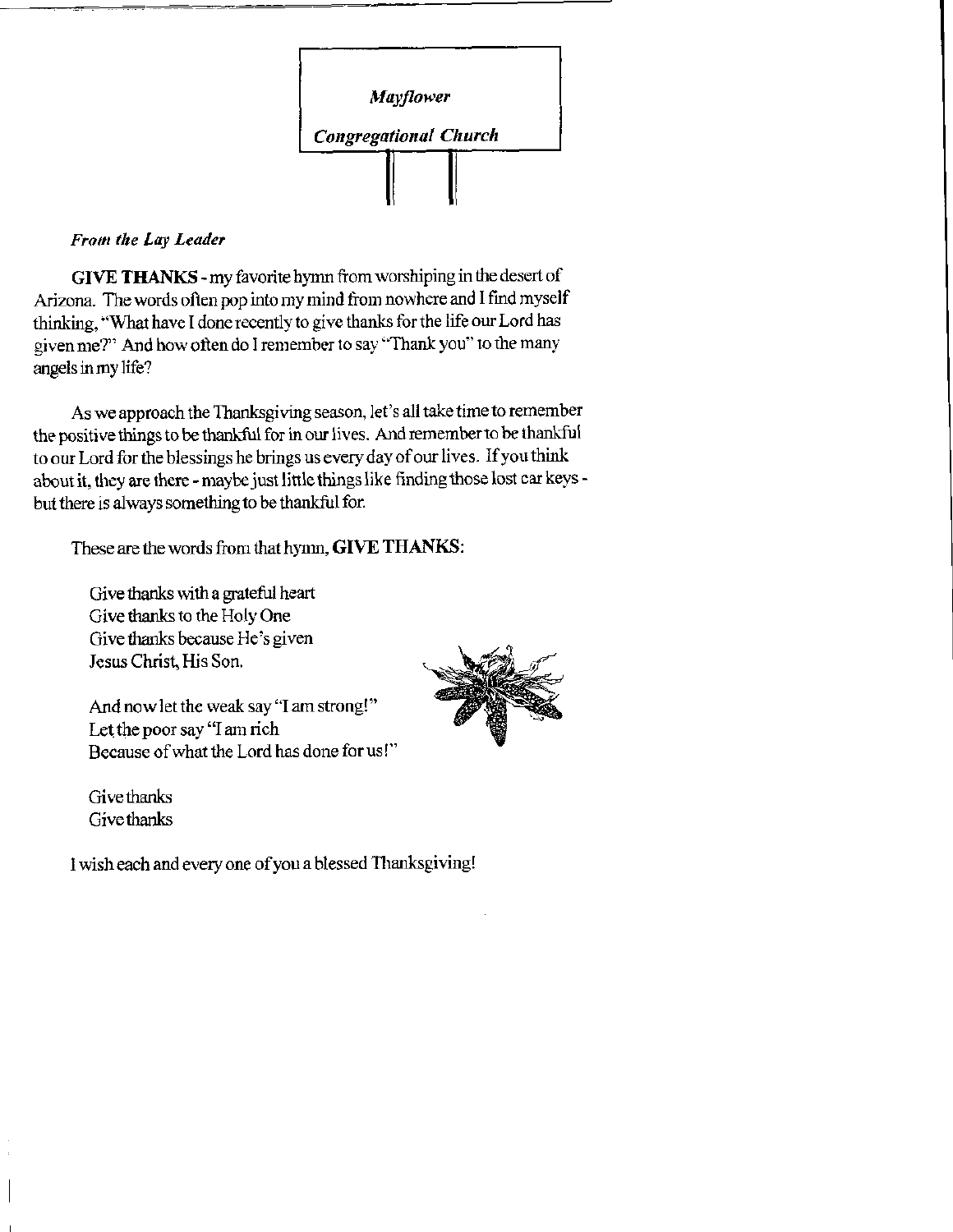Walter Ellis Harvest Festival

We will be celebrating our annual Walter Ellis Harvest Festival on Sunday, November 24th. Fresh fruits and vegetables will enhance the worship space. Please bring canned or packaged food to add to our donation to the City Rescue Mission.



The Mitten Tree will be available starting December 1st. Please bring in mittens, gloves, scarves and hats to adorn the tree. If you would prefer to make a monetary donation make your check out to Mayflower Church and write Mitten Tree on the memo line. All donations will go to Lewton School.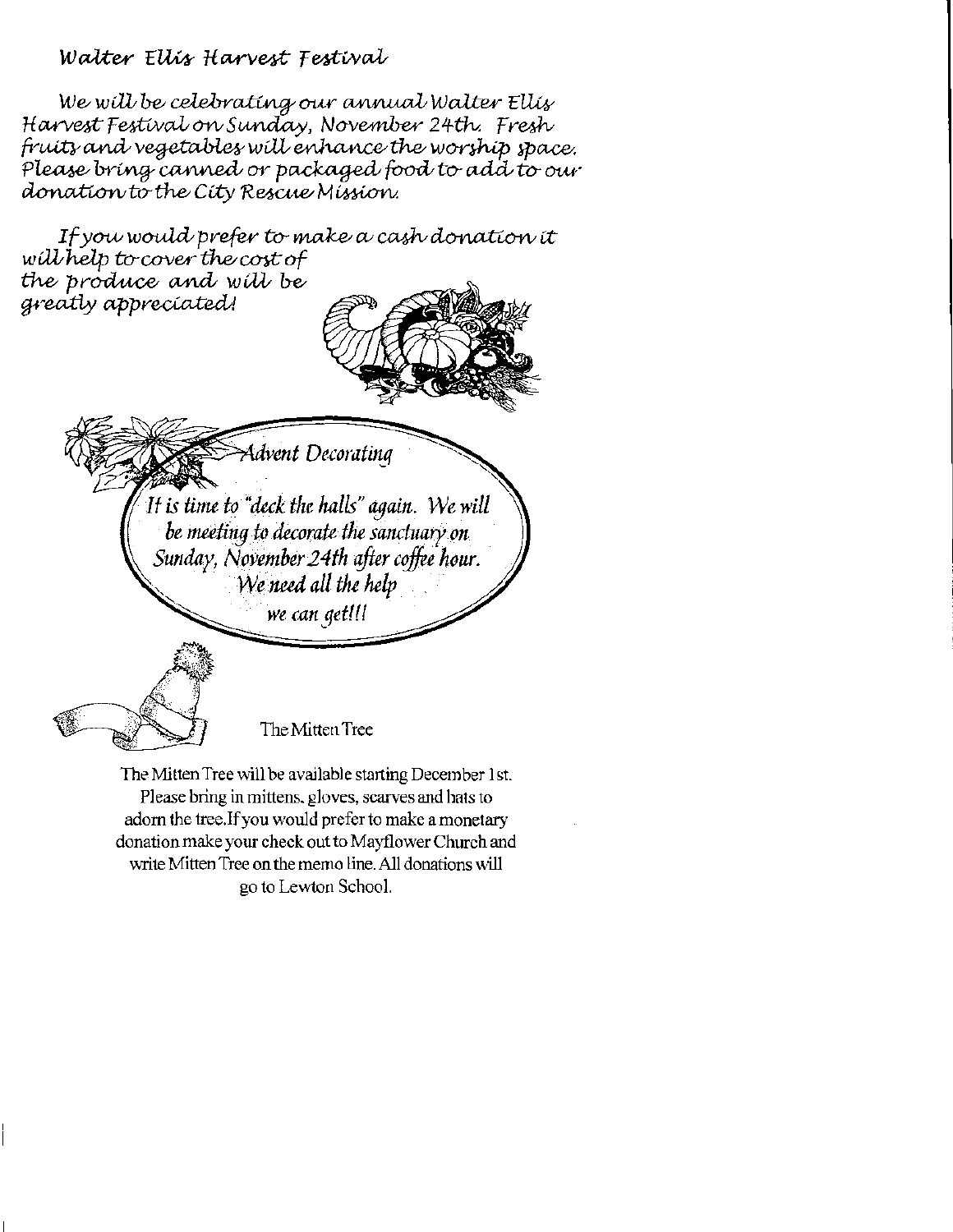#### BabY Boxes for Haiti

Once again during the holiday season the Mayflower family will be suporting the "Baby Boxes for Haiti" program. We will be collectomg new or gcntly used babyclothes and/or donations during the months ofDecember and January. For \$30 you can also sponsor a complete layette in honor or memory of a loved one.

Dorothy Frederickson, Founding Director will give a presentation and provide information pamphlets during coffee hour on November 24th.

Please support this worthy project. Ouestions??? Please call Roger Kennedy.



#### **Salvation Army Bell Ringing**

The SalvationArmy has again requested Mayflower's heip to ring bells for the Red Kettle initiative this season. We are scheduled again at Meridian Mall December 20th and 21st from 9 a.m. to 9 p.m. There will be a sign-up sheet on the white board beginning in December. Ring a bell, help change a life.

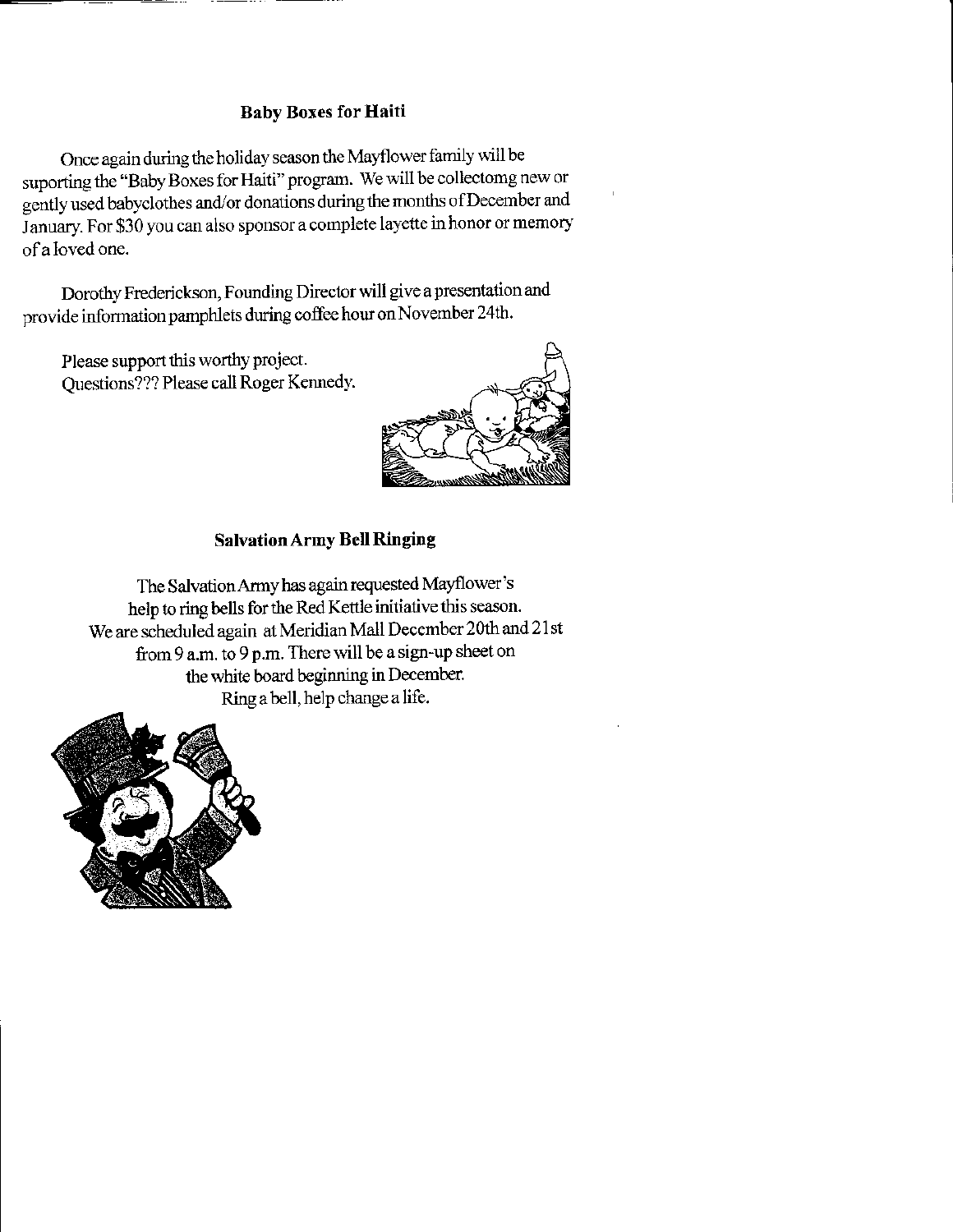

Have a blessed<br>"Thanksgiving!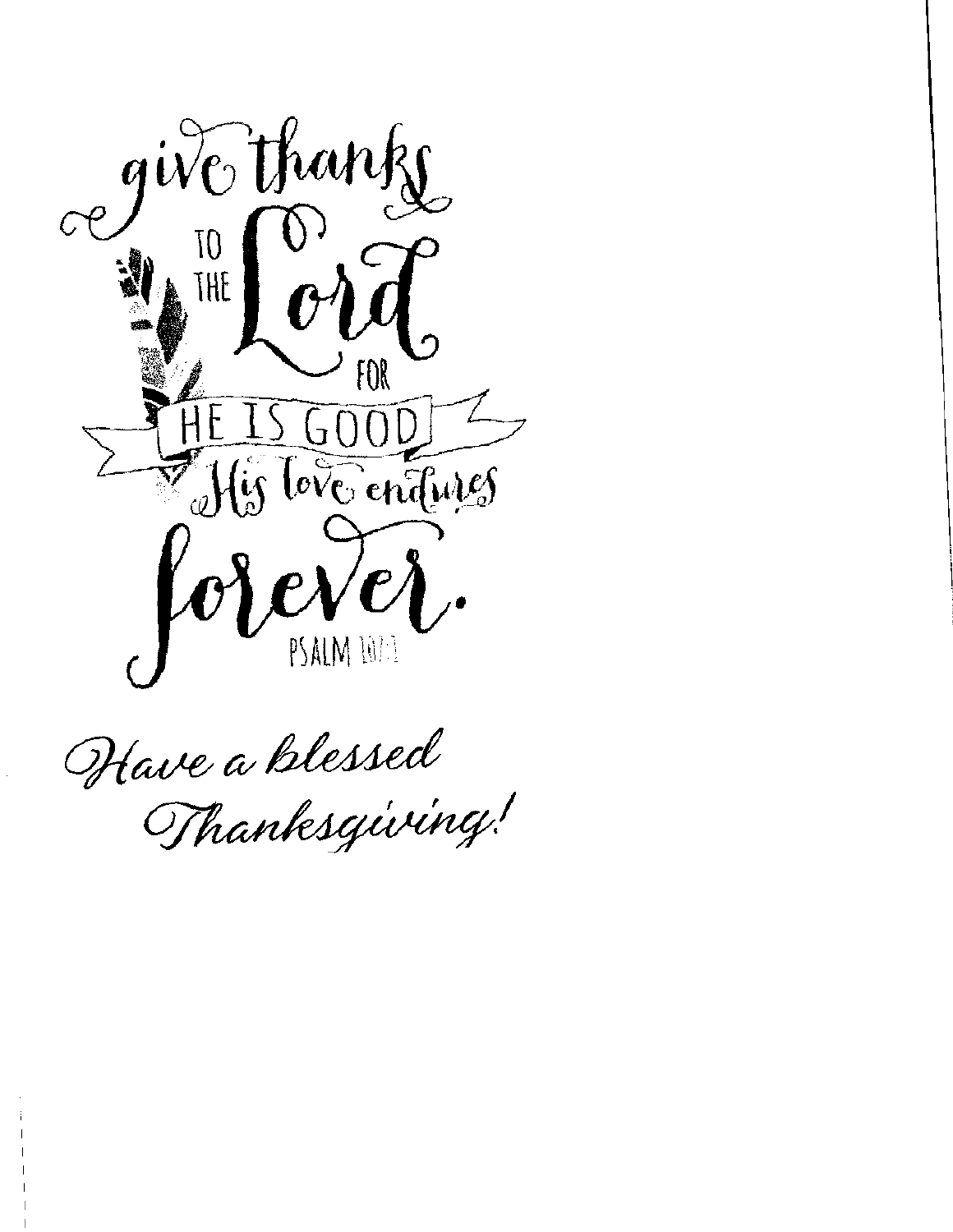#### **Music Notes from Barb Fuller**

I read recently where the words to the "Doxology" have been the most frequently sung words of any known song over the past 300 years. If you think of it, nearly every English-speaking Protestant congregation praises the Lord with this piece at least once a week.

Thomas Ken, the author of the words to the "Doxology" was a bold and often out-spoken  $17<sup>th</sup>$  century Anglican bishop who served as the English chaplain at the royal court in Hague, Holland until he was asked to leave because of continually denouncing the corrupt lives of the Dutch leaders.

When Thomas returned to England, he was appointed by King Charles II to be one of his chaplains and continued to point out the moral flaws of the monarch. In spite of this, King Charles admired him and rewarded him by appointing him to be a bishop in the Bath and Wales area. An historian once wrote of him, "He came as near to the ideal of Christian perfection as human weakness permits."

It has been said that the "Doxology" should be looked at by Christians as an offering or sacrifice of praise to God for all of His blessings over the past week, and it gives me pause to wonder if I sing it out of habit or if I need to be thinking more deeply about why I sing it and what it means to me as a Christian. I better start thinking about it more because there is always room for improvement on my part.

Praise God, from whom all blessings flow; praise Him, all creatures her below; praise Him above, ye heav'nly host; praise Father, Son and Holy Ghost, Amen.



#### **Mason Philharmonic Orchestra Concert**

Mayflower is pleased to host a concert by the Mason Philharmonic Orchestra (the youth orchestra sponsored by the Mason Symphony Orchestra) on Friday, November 15 at 7:30 p.m. Please come and support these young musicians, who now have their rehearsals on Monday evenings at Mayflower. We are happy to host them.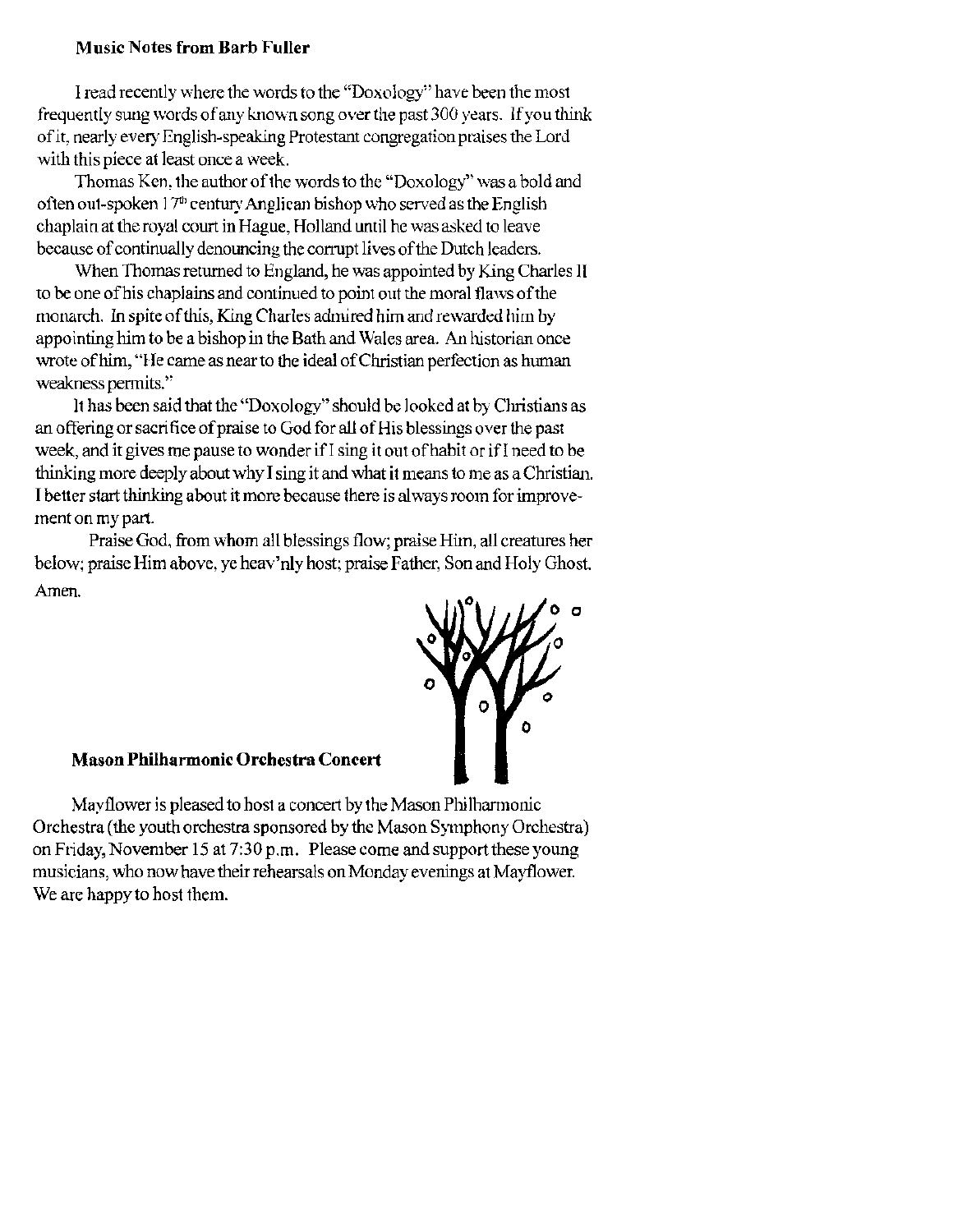

#### Thrift Sale

Another thrift sale is coming on November 1 and 2 (Friday, 9) a.m. to 6 p.m., and Saturday, 9 a.m. to 3 p.m. with bag time all day on Saturday). Please check around your house now to identify good, saleable things that you have but don't really need any more. Remember to have items clean and in working order or they don't sell well. Kitchen items, jewelry, linens, books, and children's items are good sellers. but other items sell well, too. You can also invite friends. family, co-workers, etc., to donate items. We'll be glad to have them! Finally, be sure to plan on coming to shop yourself. You may find some treasures !

You may bring in your items right now. We also need a lot of help to set up, run the sale, and clean up after the sale, so please plan to help if you can. Set up will be 10-Noon (or so) on Monday-Thursday this week (Oct. 28-31). The clean-up day will be Monday, Nov, 4, from 10 a.m, to Noon-ish. Thanks for whatever help you can give!

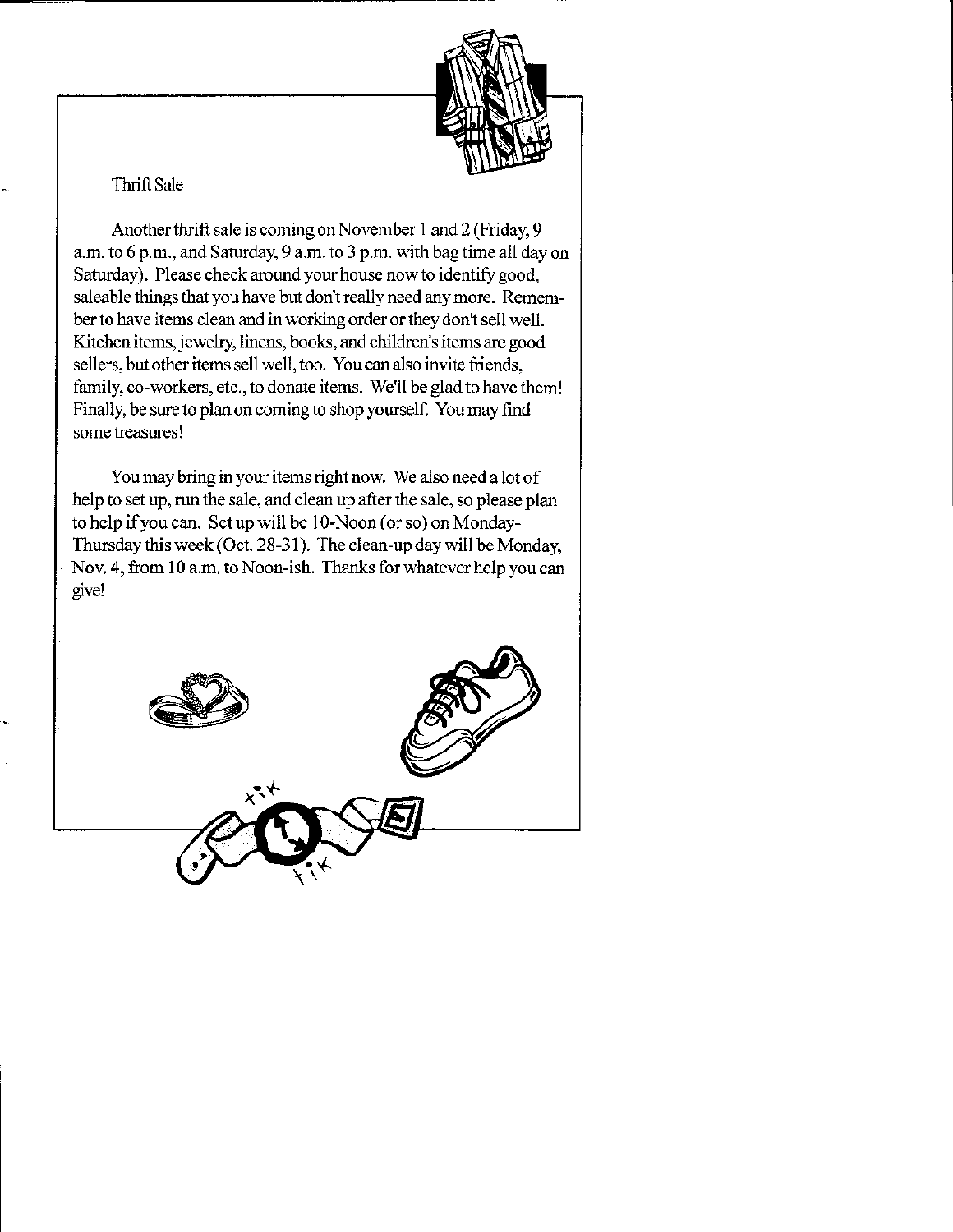

#### **Mayflower Financial News**

Our October Second Saturday Supper was a complete sell-out, which resulted in proceeds of \$945. We hope for another sell-out in November. Thanks to everyone who was able to help this month. Plan now to come, eat, and work at the suppers as often as you can!

By the time you read this, our consecration/stewardship time will be completed. If you haven't done so already, it's not too late to turn in your pledge/commitment card. Your support is always appreciated.

The following is a summary of our finances as of September 30:

| Income:                     | \$<br>7,778.28 |
|-----------------------------|----------------|
| Expenses:                   | 6,279.43       |
|                             | 1,498.85<br>\$ |
| <b>YTD</b> for Nine Months: |                |
| Income:                     | \$74,212.65    |
| Expenses:                   | 65,033.98      |
|                             | \$9,178.67     |
| Fund Balances:              |                |
| Checking:                   | \$10,953.47    |
| Savings:                    | 54,552.68      |
| Heat Fund Savings:          | 20,851.99      |
| Savings CD:                 | 22,468.57      |
|                             | \$108,826.71   |

If you would like more information, a very detailed financial report is available in the brochure rack near the church office. See me if you have any questions.

- Linda Wheeler, Treasurer